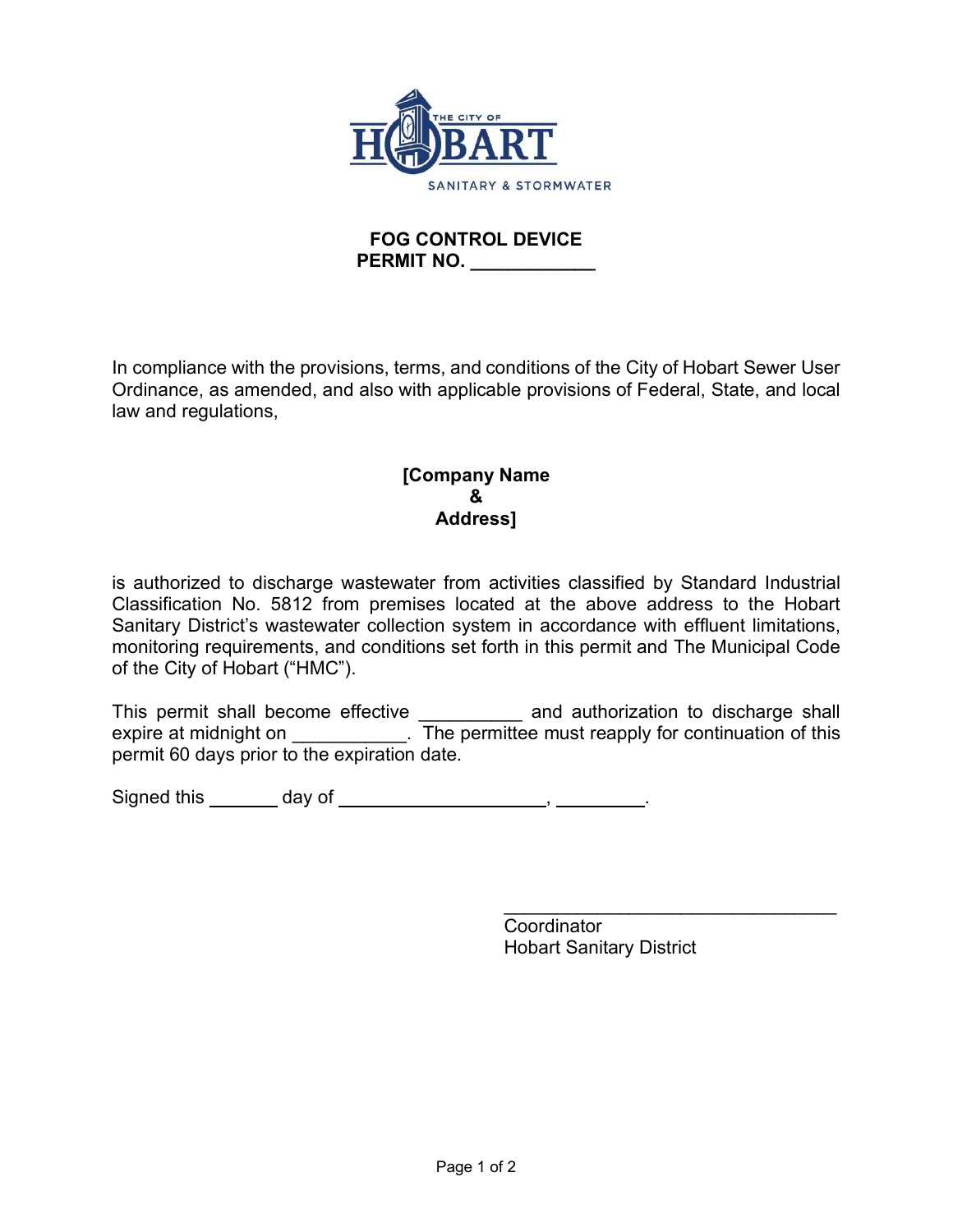### **PERMIT REQUIREMENTS**

Effluent shall consist of domestic wastewater meeting the effluent requirements outlined in the HMC. Oil and grease concentration shall not exceed 60 mg/L.

#### **Proper Operation and Maintenance**

The permittee shall at all times maintain the FOG control device in good working order and operate, as efficiently as possible, all facilities and systems of treatment and control installed or used by the permittee to achieve compliance with the terms and conditions of this Permit.

Each facility shall clean or pump out its grease control device according to the following criteria:

- 1. When the settled solids layer equals the invert of the outlet pipe (typically eight inches in depth), or;
- 2. When the total volume of captured grease and solid material displaces more than twenty-five percent (25%) of the capacity of the interceptor, or;
- 3. When the interceptor is not retaining or capturing oils and greases.

The frequency of cleaning and pump outs shall be determined by each facility. A regular maintenance schedule is recommended.

FOG control devices shall be inspected on a weekly basis.

Fats, oils, and grease removed in the course of device cleaning shall be disposed of in a manner so as to prevent any pollutants from entering the sewer system.

#### **Record Keeping Requirements**

Permittee must maintain records of device cleaning on HSD maintenance forms attached to this Permit.

#### **Right to Inspect**

Grease control devices shall be inspected by HSD as it deems necessary to assure compliance with the requirements of this Permit. HSD personnel shall have the right to enter the premises at all reasonable times for the purpose of inspection, observation, records examination, measurement, sampling, and testing in accordance with this Permit.

#### **Bypass of FOG Control Device**

Bypass of the FOG control device is prohibited, unless:

- a. bypass was necessary to prevent loss of life, personal injury, or severe property damage; or
- b. the HSD approved an anticipated bypass, considering its adverse effects, if the permittee, knowing in advance of the need for a bypass, submitted prior notice to HSD of the bypass, in writing, at least ten (10) days before the bypass; or
- c. the bypass does not cause effluent limitations to be exceeded.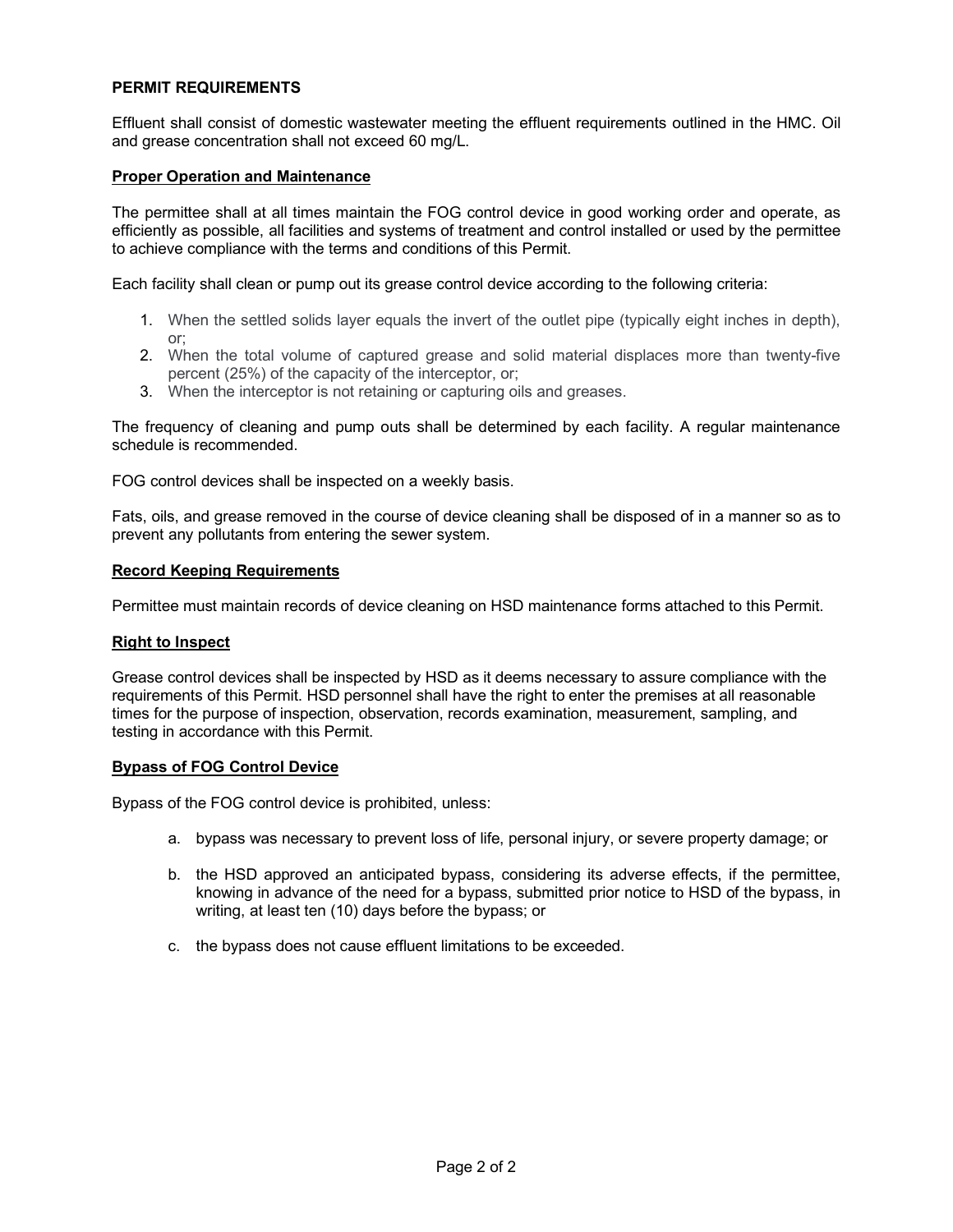

# **UNDER-SINK GREASE TRAP MAINTENANCE FORM For \_\_\_\_\_\_\_\_\_\_\_\_\_\_\_\_\_\_\_\_\_\_\_\_\_\_\_\_\_\_\_**

Name/Address of Facility

### **Grease trap must be cleaned or pumped out on a regular basis to maintain proper operation.**

Failure to maintain the grease trap or to complete and submit this form to HSSWD may result in fines being assessed, mandatory pump out by a grease hauling contractor, or mandatory installation of an in-ground grease interceptor.

By signing below, I certify that all information below is correct, that all the wastewater was removed from the grease trap, and that the wastewater was disposed of properly (as solid waste or hauled off-site by a licensed waste hauler) and was not returned to any part of the sanitary sewer system.

| <b>DATE</b> | CLEANED BY (print name) | <b>SIGNATURE</b> | DISPOSAL (circle one) |          |
|-------------|-------------------------|------------------|-----------------------|----------|
|             |                         |                  | Solid Waste           | Off-Site |
|             |                         |                  | Solid Waste           | Off-Site |
|             |                         |                  | Solid Waste           | Off-Site |
|             |                         |                  | Solid Waste           | Off-Site |
|             |                         |                  | Solid Waste           | Off-Site |
|             |                         |                  | Solid Waste           | Off-Site |
|             |                         |                  | Solid Waste           | Off-Site |
|             |                         |                  | Solid Waste           | Off-Site |
|             |                         |                  | Solid Waste           | Off-Site |
|             |                         |                  | Solid Waste           | Off-Site |
|             |                         |                  | Solid Waste           | Off-Site |
|             |                         |                  | Solid Waste           | Off-Site |
|             |                         |                  | Solid Waste           | Off-Site |
|             |                         |                  | Solid Waste           | Off-Site |
|             |                         |                  | Solid Waste           | Off-Site |
|             |                         |                  | Solid Waste           | Off-Site |
|             |                         |                  | Solid Waste           | Off-Site |
|             |                         |                  | Solid Waste           | Off-Site |
|             |                         |                  | Solid Waste           | Off-Site |
|             |                         |                  | Solid Waste           | Off-Site |
|             |                         |                  | Solid Waste           | Off-Site |
|             |                         |                  | Solid Waste           | Off-Site |
|             |                         |                  | Solid Waste           | Off-Site |
|             |                         |                  | Solid Waste           | Off-Site |
|             |                         |                  | Solid Waste           | Off-Site |
|             |                         |                  | Solid Waste           | Off-Site |